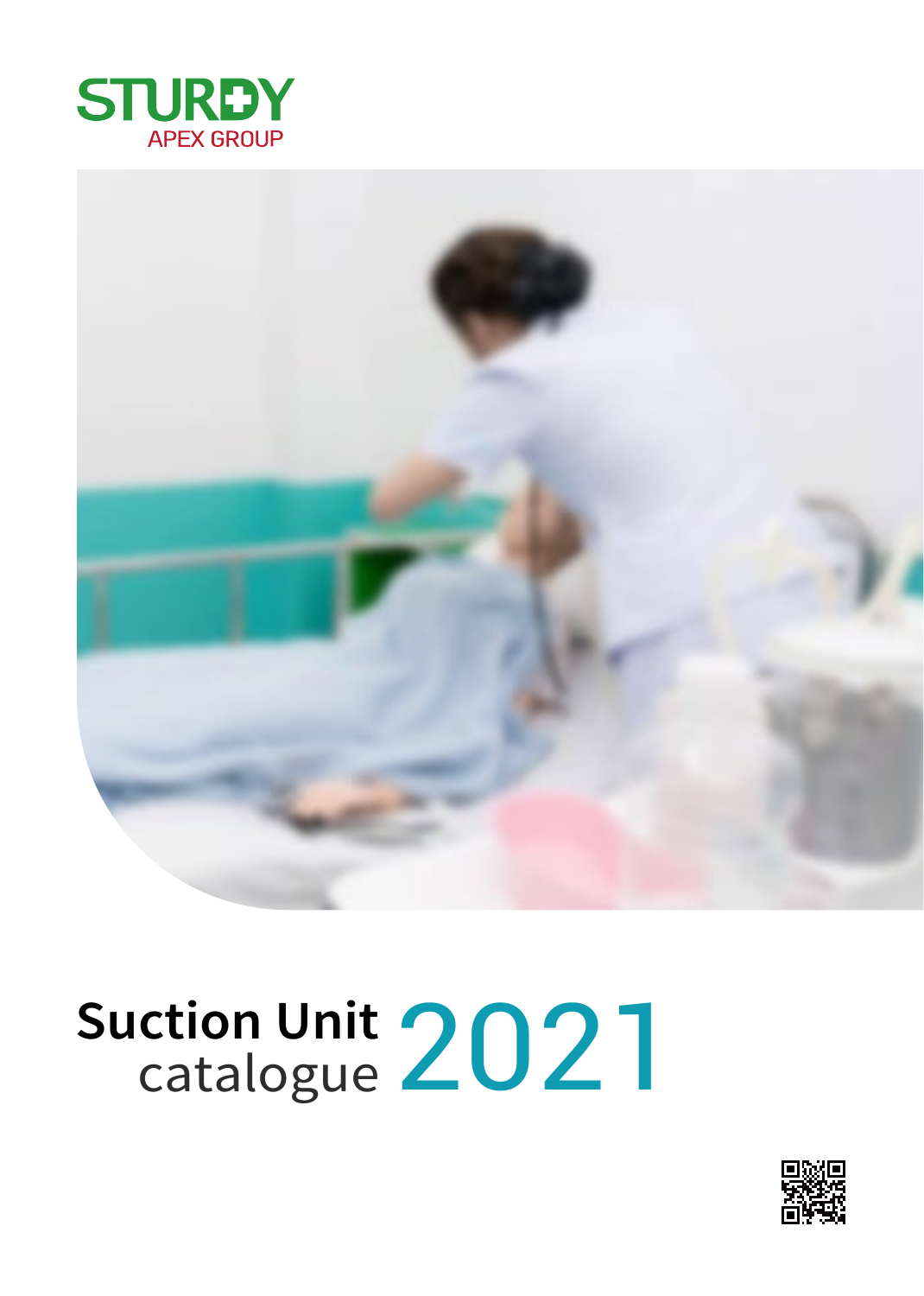# **Mobile Suction Unit**

### **Intended use**:

An assembly of devices designed to evacuate fluid, tissue, gas, or other foreign materials from body cavity or lumen by means of suction. It generally consists of a mains electricity (AC-powered) suction pump, tubing plastic/glass collection container(s), a vacuum gauge, a vacuum control knob, an overflow trap, a moisture filter, and possibly a microbial filter.

### **NOTE**:

- The atmospheric pressure decreases by -0.8cmHg for every 100 meters of sea-level rise, it won't affect the airflow rate. For example, the vacuum level loss by 16.8% at altitude 1524 Meters.
- The surgery mainly lies in the level of airflow rate (LPM), rather than the vacuum pressure.
- The suction tubing & accessories are the applied part that does not touch the patient directly.
- The equipment is not intended for unattended use.

### **Standards**:

- Council Directive 93/42/EEC on Medical devices classified as Class IIa
- EN 60601-1, IEC 60601-1, EN 55011, EN 61000-3-2, EN 61000-3-3
- EN ISO 10079-1:2009/ISO 10079-1:1999









## **Technical Data:**

- Dial regulate control knob to the max vacuum aspiration rate from LOW to HIGH capable of sustaining sufficient vacuum for most suction environment.
- Comes with 2 polycarbonate (PC) jars graduated in ml up to 2,500 ~3,000 ml.
- The bottle can changeover automatically once one bottle is full (Or choice for turning Controlled knob to work for another bottle when one bottle is full).
- Footswitch is used when the intermittent suction is needed.
- Mounted with 4 rubber anti-static castors with 2 lockable facilities.
- Silicone suction tubing and PC jars are autoclavable and reusable.
- Comes with the check valve preventing fluid back to bottles.
- SU-305: Come with a Locker on the back for convenient storage.
- SU-305P: Exterior housing is made of heavy-duty ABS, scratch-free, rust-free.
- Automatic overflow stopper preventing the fluid flow back to the first bottle.

### **To refine and improve the quality**, **all specifications are subject to change anytime without advanced notice.**

### **Optional Accessories:**

• Frazier suction tube 3pc/set.

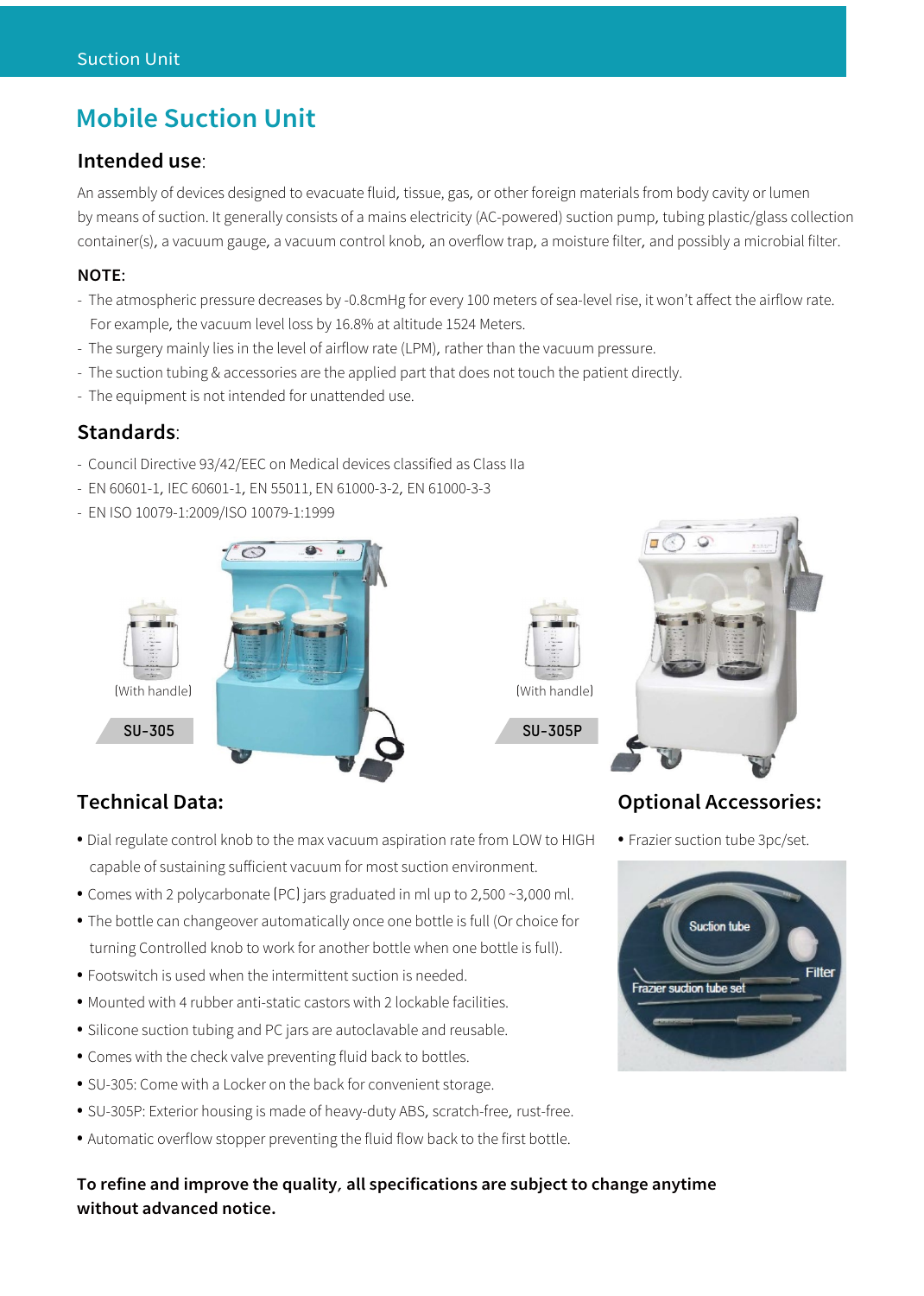# **Specification:**

| Model                | <b>SU-305</b>                                          | <b>SU-305P</b>                 |
|----------------------|--------------------------------------------------------|--------------------------------|
| Overall dimension    | $510 \times 380 \times 880$ mm $(W \times D \times H)$ | 585 x 380 x 930 mm (W x D x H) |
| Vacuum pump          | Oil - less, 270W                                       | Oil - less, 270W               |
| Max airflow rate ±5% | $55 \sim 62$ Liter/min                                 | $55 \sim 62$ Liter/min         |
| Max vacuum mmHg ±5%  | 720~740 mmHg                                           | 720~740 mmHg                   |
| Net weight ±0.5kg    | 29.0 kg                                                | 27.5 kg                        |
| Collection jars      | 3,000ml x 2pcs (polycarbonate)                         |                                |
| Overflow protection  | Yes                                                    |                                |
| Vacuum gauge         | $0 \sim 760$ mmHg $[0 \sim 30$ inHg]                   |                                |
| Quality standard     | ISO9001, ISO13458, ISO10079-1, CE Approval, GMP        |                                |

**Standard accessory**: Silicone suction tubing x 1 pc + 3,000ml Polycarbonate bottle x 2 pcs (autoclavable and reusable) + Anti-bacteria filter x 1 pc + Footswitch x 1 pc

**Optional accessory**: Frazier suction tube 3pc/set

# **Portable Suction Unit**

# **SU-510**

Oil-less vacuum pump, quiet and maintenance free.





# **Technical Data:**

- Equipped with an oil-less piston vacuum pump ensures lubrication-free and maintenance-free.
- A 1,000ml autoclavable Polycarbonate collection jar graduated in "ml" with fluid overflow preventing fitting.
- Built-in vacuum gauge ranges 0~760mmHg (0~30inHg) easy for direct reading.
- All models are CE certified complied with EMC requirement of EN60601-1/IEC60601-1-2/CISPR 11.
- Class B / IEC61000-3-2/IEC61000-3-3 and ENISO10079-1:2009.

## **Specification:**

| <b>SU-510</b>         |  |
|-----------------------|--|
| 420 x 280 x 275 mm    |  |
| $6.0/7.0$ kg          |  |
| Oil - less, 110W      |  |
| 50 Liter/min          |  |
| $650 - 670$ mmHg      |  |
| Yes                   |  |
| AC.                   |  |
| 110V or 230V, 50/60Hz |  |
| <b>NA</b>             |  |
| Optional              |  |
|                       |  |

## **Optional Accessories:**

- <sup>1</sup>,000ml bottle
- Footswitch



**Standard accessory**: Silicone suction tubing x 1 pc + 1,000ml Polycarbonate bottle x 1 pc (autoclavable and reusable) + Anti-bacteria filter x 1 pc

**Optional accessory**: **1**) Footswitch, **2**) 1,000ml Polycarbonate bottle